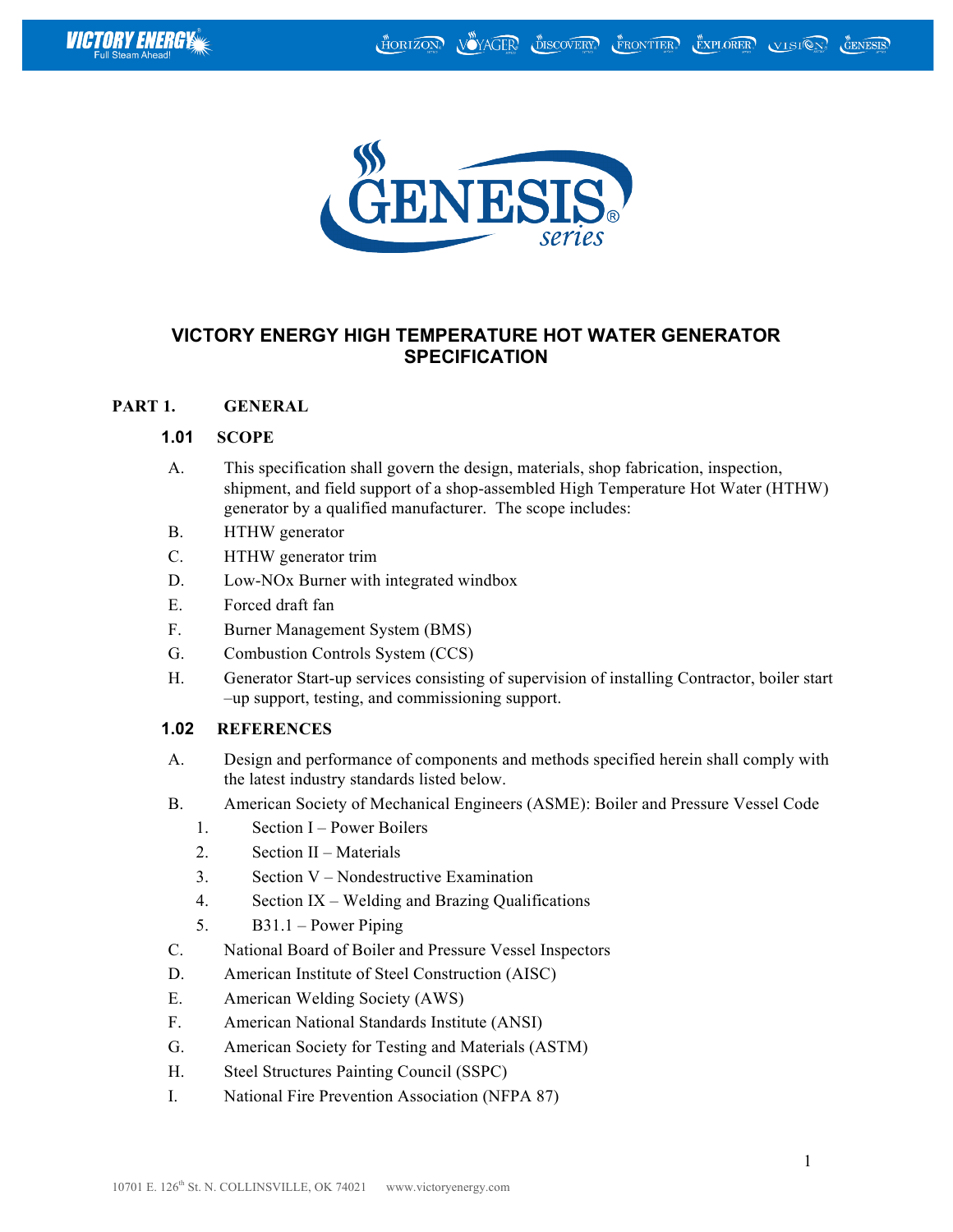

- J. National Fire Prevention Association (NFPA 85)
- K. National Electrical Manufacturers Association (NEMA)
- L. Occupational Safety and Health Administration (OSHA)
- M. Underwriters Laboratories Inc. (UL)
- N. Factory Mutual (FM)
- O. Instrument Society of America (ISA)

## **1.03 QUALITY ASSURANCE**

- A. The generator shall be constructed in accordance to ASME Section I for construction of boilers and shall be registered with the National Board of Boiler and Pressure Vessel Inspectors.
- B. All materials shall conform to the requirements of ASTM.
- C. Materials and equipment incorporated into the work shall be new. No used or remanufactured parts or equipment shall be permitted.
- D. Workmanship and materials shall in every respect be free from defects and shall be in accordance with the best modern practice.
- E. Fuel Train and Safety Controls shall conform to NFPA 85. Applicable components shall comply with Factory Mutual requirements.
- F. Any reference to standards of any society, institution, association, or governmental authority in the Specifications or on the Contract Drawings shall mean to the latest edition in effect at the time of purchase unless specifically stated otherwise.
- G. If required by the Engineer, furnish satisfactory evidence as to the kind and quality of materials and equipment to be employed in performing the Work. All materials and equipment shall be applied, installed, connected, erected, used, cleaned, and conditioned in accordance with the approved instructions of the applicable supplier.
- H. Develop and maintain a quality control system which will establish that all code and standard requirements including material, design, fabrication, examination, and inspection will be met.
	- 1. Upon request, provide the Engineer with certifications that the welding procedure and the welders are qualified in accordance with the requirements of Section IX of the American Society of Mechanical Engineers (ASME) Boiler and Pressure Vessel Code.
	- 2. Upon request, provide to the Engineer a copy of Welding Procedure Specifications with proof of welder's qualifications.

### **1.04 SUBMITTALS**

A. The HTHW Manufacturer shall submit the following documents.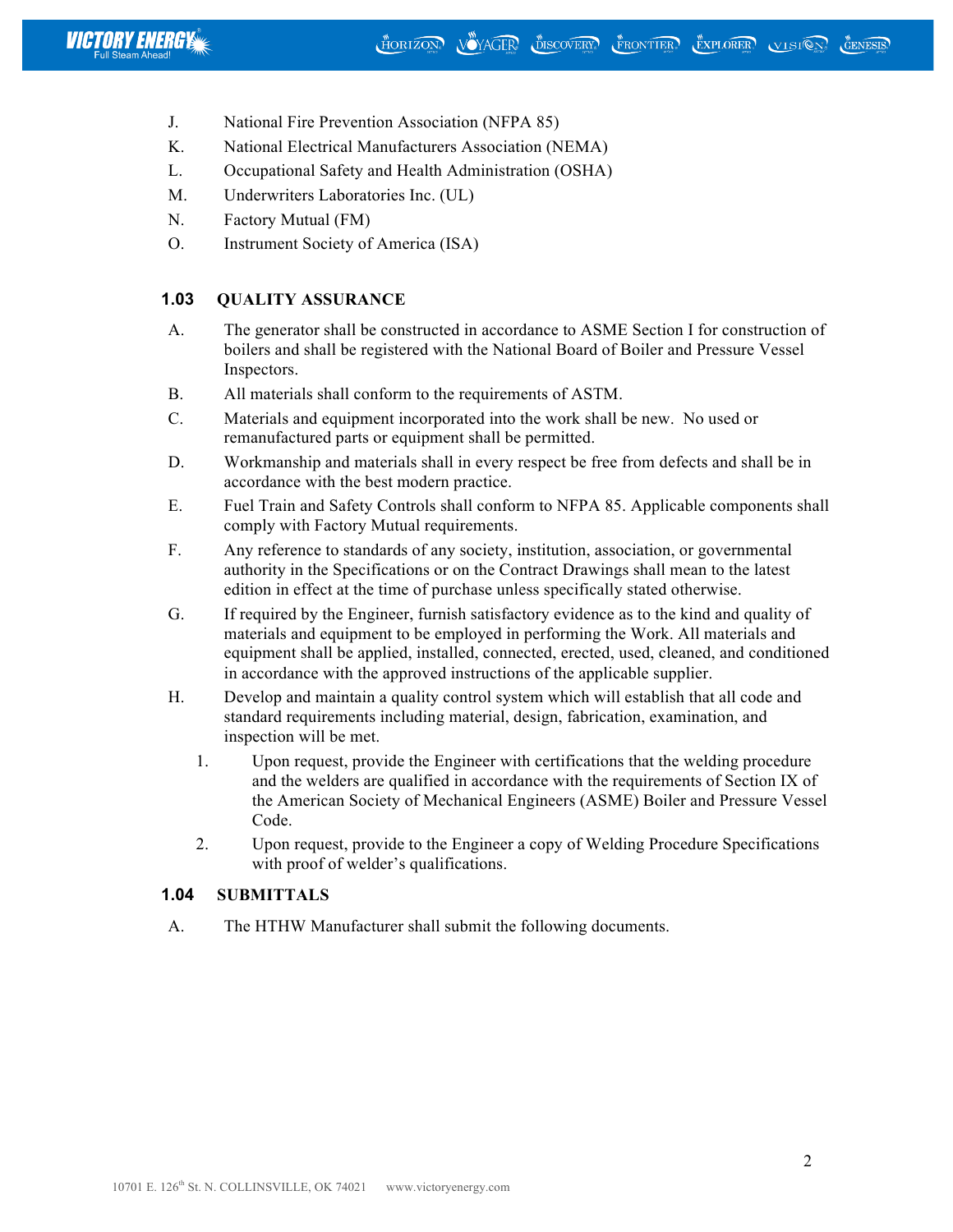- 1. Delivery schedule including dates of submittals.
- 2. General arrangement drawings and thermal performance data.
- 3. The fabrication of equipment shall not proceed until the Engineer has approved the general arrangement drawings.
- 4. Process and instrumentation diagram clearly identifying all components included in the boiler manufacturer's scope of work.
- 5. Identify revisions to drawings with revision numbers, descriptions, and bubbling.
- 6. Forced draft fan efficiency and power usage information plotted on the fan vendor performance curves. The submittal shall include static pressure inches W.C., shaft horsepower, and mechanical efficiency versus fan CFM capacity.
- 7. Operations and maintenance manuals for the HTHW generator and all manufacturer provided components.
- 8. ASME Boiler Code Data Report.
- B. The HTHW Manufacturer shall submit the following BMS, CCS, and electrical documents.
	- 1. Control Panel and Junction Box layouts.
	- 2. Control narratives and functional descriptions of intended method of operation for each control loop implemented in the HTHW control panel.
	- 3. Sequence of Operation description for the BMS.
	- 4. Manufacturer catalog cut sheets for the supplied equipment and components.
- C. The HTHW Manufacturer shall submit the following manuals and drawings.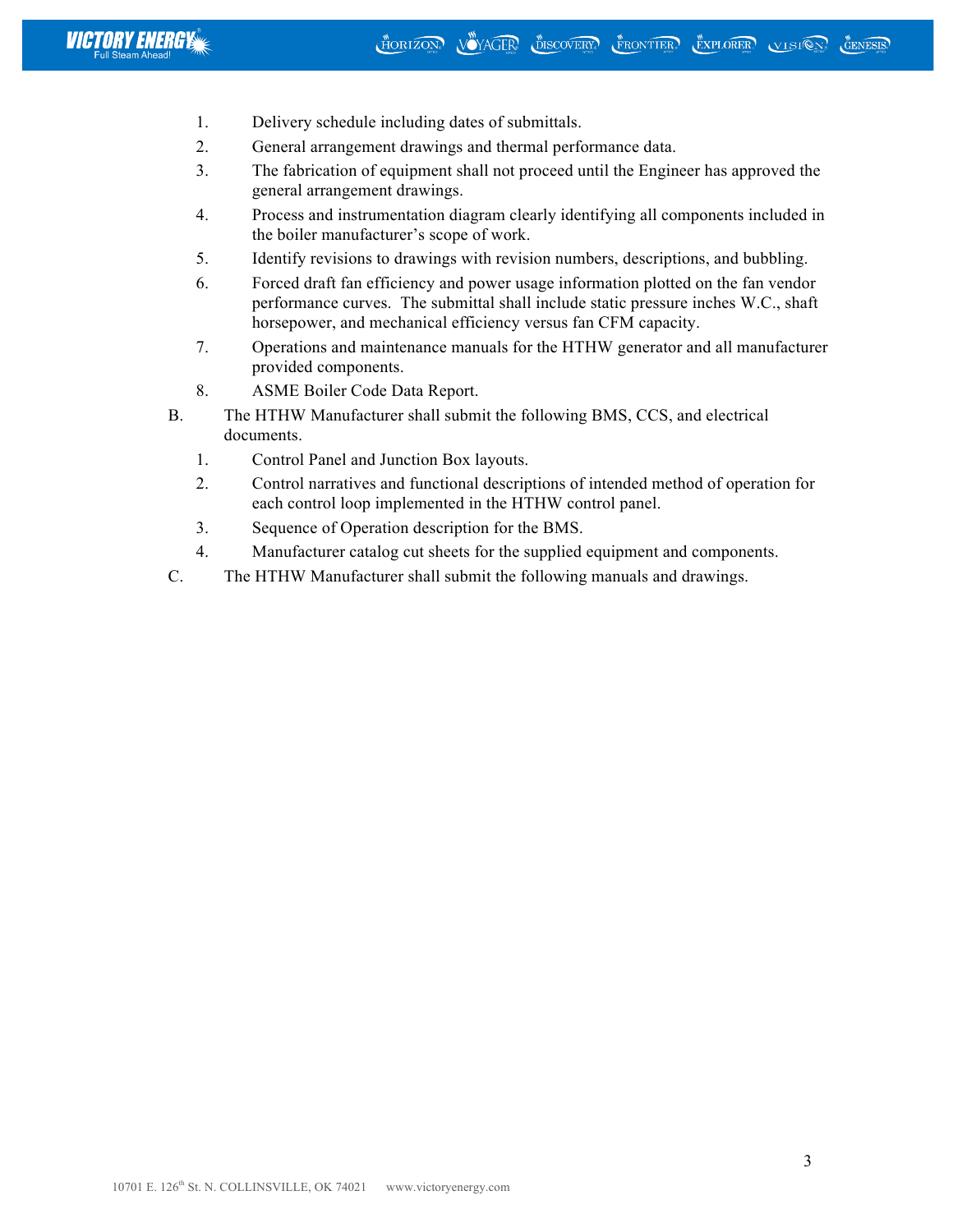

- 1. Drawings
	- a. Submit four (4) hard copies and one (1) electronic copy of completed nonproprietary drawings of equipment and systems including, but not limited to, the following:
		- (1) HTHW generator
		- (2) HTHW generator P&IDs
		- (3) HTHW foundation drawings
		- (4) Combustion and burner management control panels
		- (5) Electrical schematics
		- (6) Field instruments
		- (7) Piping diagrams
		- (8) Burner fuel trains
		- (9) Combustion control and burner management wiring diagrams
		- (10) Fuel requirements
		- (11) Compressed air requirements
		- (12) Breeching and stack requirements
	- b. Drawings shall include:
		- (1) Dimensional drawings for plan and section views of equipment.
		- (2) Combustion control and burner management wiring diagrams including location of remote indication/alarm terminal points. The diagrams shall consist of component layout drawings, showing numbered terminals on components together with the unique number of the wire to be connected to each terminal.
		- (3) System schematics clearly indicating and identifying components, supporting utility connections, instrumentation, controls, piping and wiring.
		- (4) Equipment specifications and descriptive literature.
		- (5) Weights of equipment.
		- (6) Rigging and installation instructions.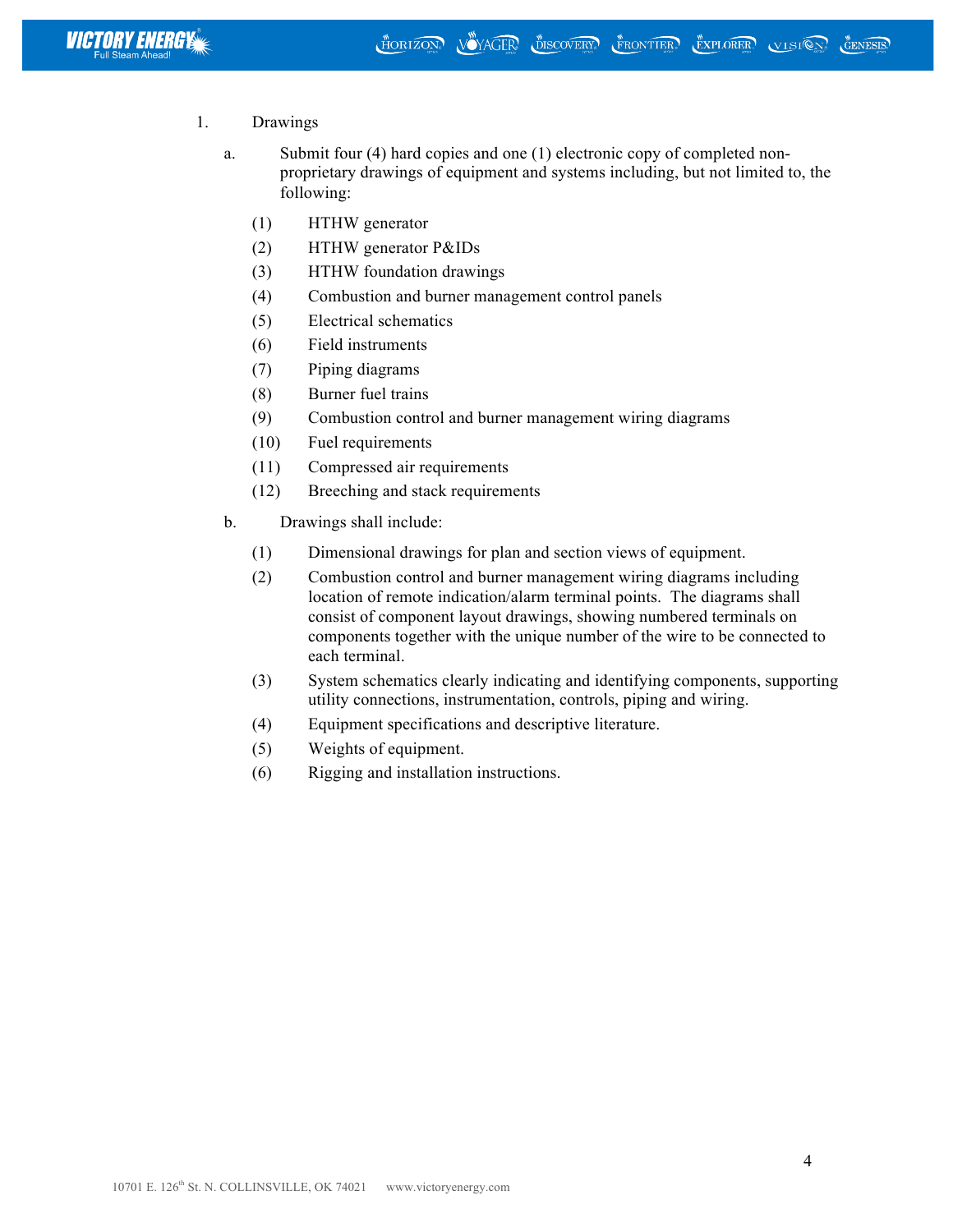

### **2. Operation and Maintenance Manuals**

- a. Submit four (4) hard copies and one (1) electronic copies of completely bound sets of instructions for operating and maintaining the generator and equipment. Hard copies binders shall be 3-ring loose-leaf type with title on front cover and binding. Electronic copies shall be on CD or DVD. Complete and submit manuals prior to training.
- b. Manuals shall include:
	- (1) Table of Contents and Index with binder page numbers.
	- (2) Summarization table briefly describing all specified equipment items and related capacities.
	- (3) Provide tabs for each item section in binder.
	- (4) Each item section shall include the following:
		- (a.) Brief description of each system and equipment sub-components.
		- (b.) Basic operating features.
		- (c.) Performance limiting conditions.
		- (d.) Equipment start-up instructions.
		- (e.) Equipment shutdown instructions.
		- (f.) Safety considerations.
		- (g.) Emergency procedures.
		- (h.) Complete lubrication instructions and schedule (may be included in preventive maintenance schedule section). Separate listing of lubricants required for all components including recommended domestic manufacturers and specific grades with "equivalent" cross-referencing.
		- (i.) Complete preventive maintenance schedule including instructions and recommended intervals for both normal and severe operating conditions with statements clearly defining conditions which may be considered "severe".
		- (j.) Complete guide to troubleshooting including list of symptoms and instructions for corrective action.
		- (k.) Electrical motor data (separate section).
		- (l.) Listing of special tools for equipment servicing.
		- (m.) Listing of recommended spare parts, quantity and current price. Complete separate listing and schedule for replacement of all "normalwear" items.
		- (n.) Include catalog sections and diagrams for all components and subassemblies not detailed in Drawings.
		- (o.) Copy of approved general arrangement drawing of equipment with parts identification and listing.
		- (p.) Copy of approved wiring diagrams including provisions made for correction of remote alarm, control, recording, etc.
		- (q.) Copy of approved as-built P&ID drawings.
		- (r.) Copies of written equipment guarantee and manufacturer's equipment warranty.
		- (s.) Procedure for wet lay-up (seasonal decommissioning) during summer shutdown.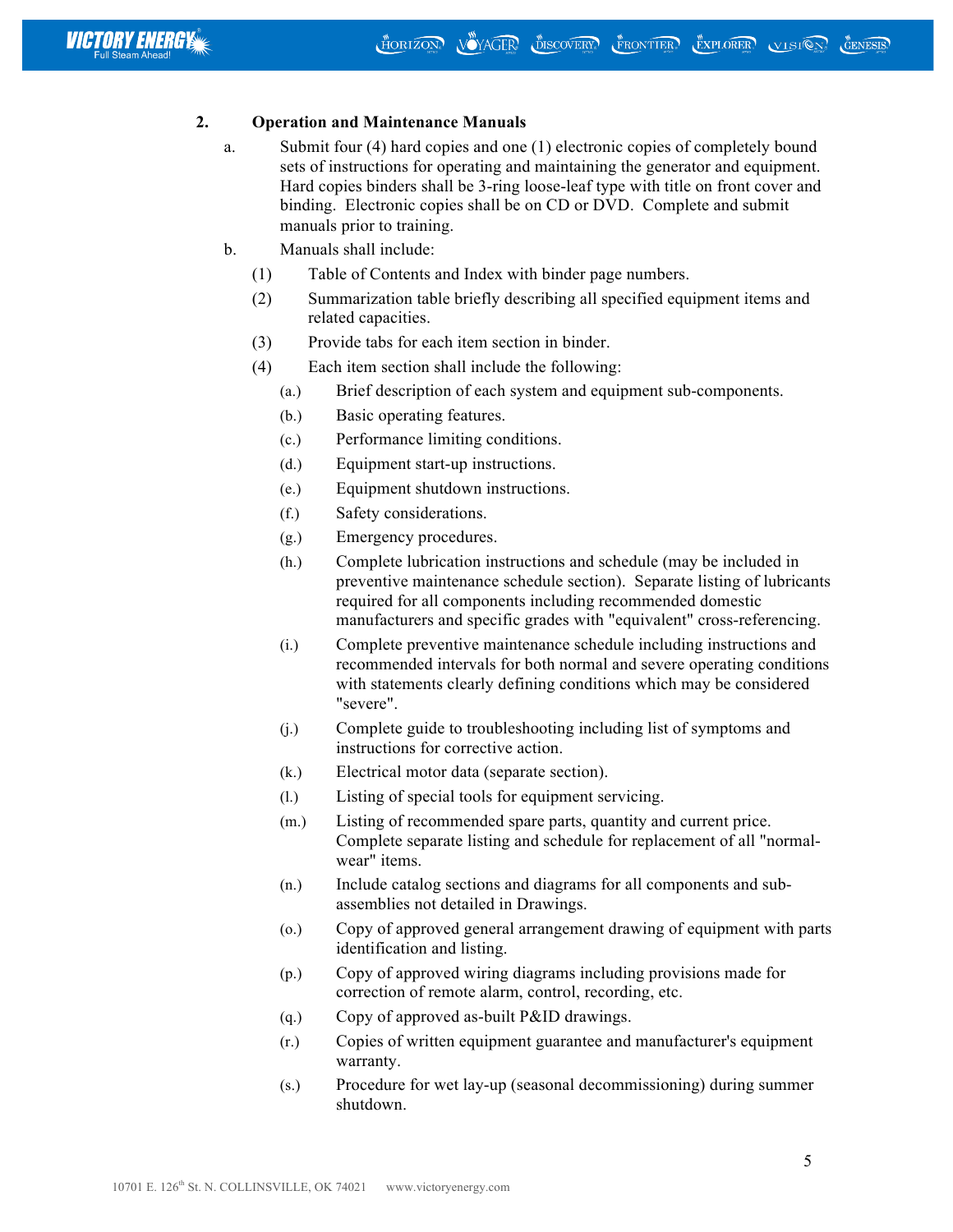

### **PART 2. PRODUCTS**

#### **2.01 HIGH TEMPERATURE HOT WATER GENERATOR**

- A. The contractor shall furnish **One (1)** Victory Energy Genesis® Series High Temperature Hot Water Generator with an output capacity of **XX** MMBtu/hr.
- B. The generator shall be equipped with a **dual-fuel** Victory Energy **VISION**® burner capable of burning **natural gas and No. 2 oil** and meet the emission requirements per this specification. The burner shall come complete with forced draft fan with VFD, integral windbox, fully metered fuel trains, burner management system, combustion control system, and oxygen trim.
- C. Each generator shall be equipped with its own burner management system and combustion control panel.
- D. The generator system shall be provided with standard trim and instrumentation.
- E. The generator manufacturer is responsible for providing a spare parts list.

#### **2.02 CONSTRUCTION REQUIREMENTS**

- A. GENERAL
	- 1. The generator shall be designed in accordance with Section I of the ASME Boiler and Pressure Vessel Code.
	- 2. The equipment shall be constructed on a rigid structural steel base frame designed to distribute the generator load onto a flat concrete foundation. The pressure vessel shall be allowed to thermally expand independent of the structural base. This design eliminates the need for sole plates and/or slide plates
	- 3. Lugs shall be provided on the generator and accessory equipment for unloading, lifting, and/or skidding
	- 4. The burner and windbox shall be installed and shipped with the generator when possible.
	- 5. The generator shall be factory-wired to the maximum extent feasible.
	- 6. Items listed as "shipped loose", such as safety valves, forced draft fans, FGR ducts, gas ducts, air ducts, dampers, actuators, gauges, thermocouples, transmitters, flow meters and any other components or parts identified as "shipped loose", shall be mounted in the field.
	- 7. The generator shall be a forced circulation design. Hot spots shall be eliminated under all specified operating conditions. Permanent baffle plates—**orifices are not allowed**—shall evenly distribute water to the heating surfaces in both the radiant and convective sections of the generator.
	- 8. The generator must be purpose-built for the supply of hot water and not a modified steam generator designed in an attempt to create high temperature hot water. All tube to header connections must be welded and not rolled.
	- 9. The use of an external economizer to achieve the specified efficiencies is strictly prohibited.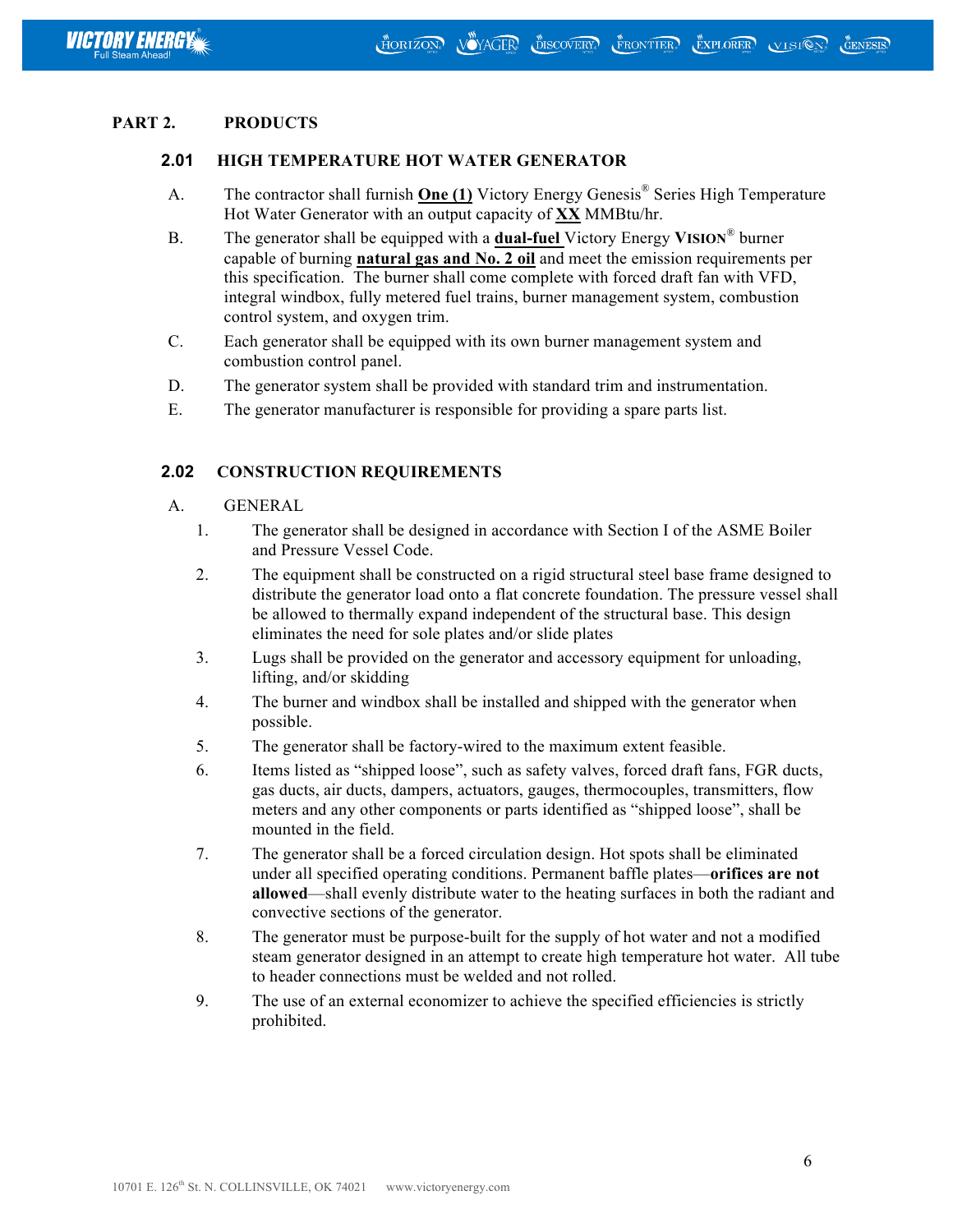- B. Furnace Design
	- 1. The furnace shall be sized to ensure complete combustion of the fuel within the furnace proper and without flame impingement on the walls or tubes.
	- 2. The generator furnace walls shall consist of full membrane wall construction made up of a minimum of 2" diameter tubes. The tube spacing shall be such that the membrane temperature does not exceed the maximum allowable metal temperature. Membrane thickness shall not be less than  $\frac{1}{4}$ " thick. Swaged tubes are not allowed.
	- 3. Furnace tube-to-header connections shell be welded. Expanded connections are not allowed.
	- 4. The furnace tube lengths shall be minimized to prevent sagging by arranging the axis of the furnace tubes perpendicular to the flame.
	- 5. Membrane furnace tubes shall be fabricated from SA-178A material and shall have a minimum thickness of 0.135".
	- 6. The furnace front wall shall consist of full membrane wall construction. Refractory or ceramic fiber front walls are not allowed.
	- 7. The Furnace Heat Release Rates shall not exceed the following:
		- a. Volumetric Heat Release Rate: <200,000 Btu/hr-ft3

Volumetric Heat Release Rate shall be calculated as the total heat input divided by the furnace volume. Furnace shall not extend beyond the first row of screen tubes.

b. Area Heat Release Rate: <80,000 Btu/hr-ft2

Area Heat Release Rate shall be calculated as the total heat input divided by the furnace flat projected area. Heating surfaced covered by refractory shall not be counted in the calculation of heating surface.

- 8. The furnace shall be accessible through minimum 15"x18" access door located in the rear wall.
- C. Convection Section Design
	- 1. The convection section of the generator shall be all-welded construction consisting of bare and finned tubes with a minimum diameter of 2" and a minimum thickness of 0.120".
	- 2. Bare tubes shall form a screen such that finned tubes do not received direct radiation from the burner flame.
	- 3. The fins shall be carbon steel and high frequency resistance welded to the tubes. The fin thickness and widths shall be chosen such that the fin tip temperatures do not exceed 750°F.
	- 4. The convection section shall be self-supporting. The use of tube sheets is not allowed.
	- 5. The convection tubes shall be allowed to expand and contract as necessary to avoid thermal shock.
- D. Generator Finish
	- 1. Insulation shall be manufacturer's proven standard materials and methods. The average external casing temperature shall not exceed 140° F with a 2 MPH wind and 80°F ambient air temperature.
	- 2. The outer casing of the generator must be a minimum of 10 gauge carbon steel.
	- 3. The use of asbestos insulation, on any equipment, IS PROHIBITED.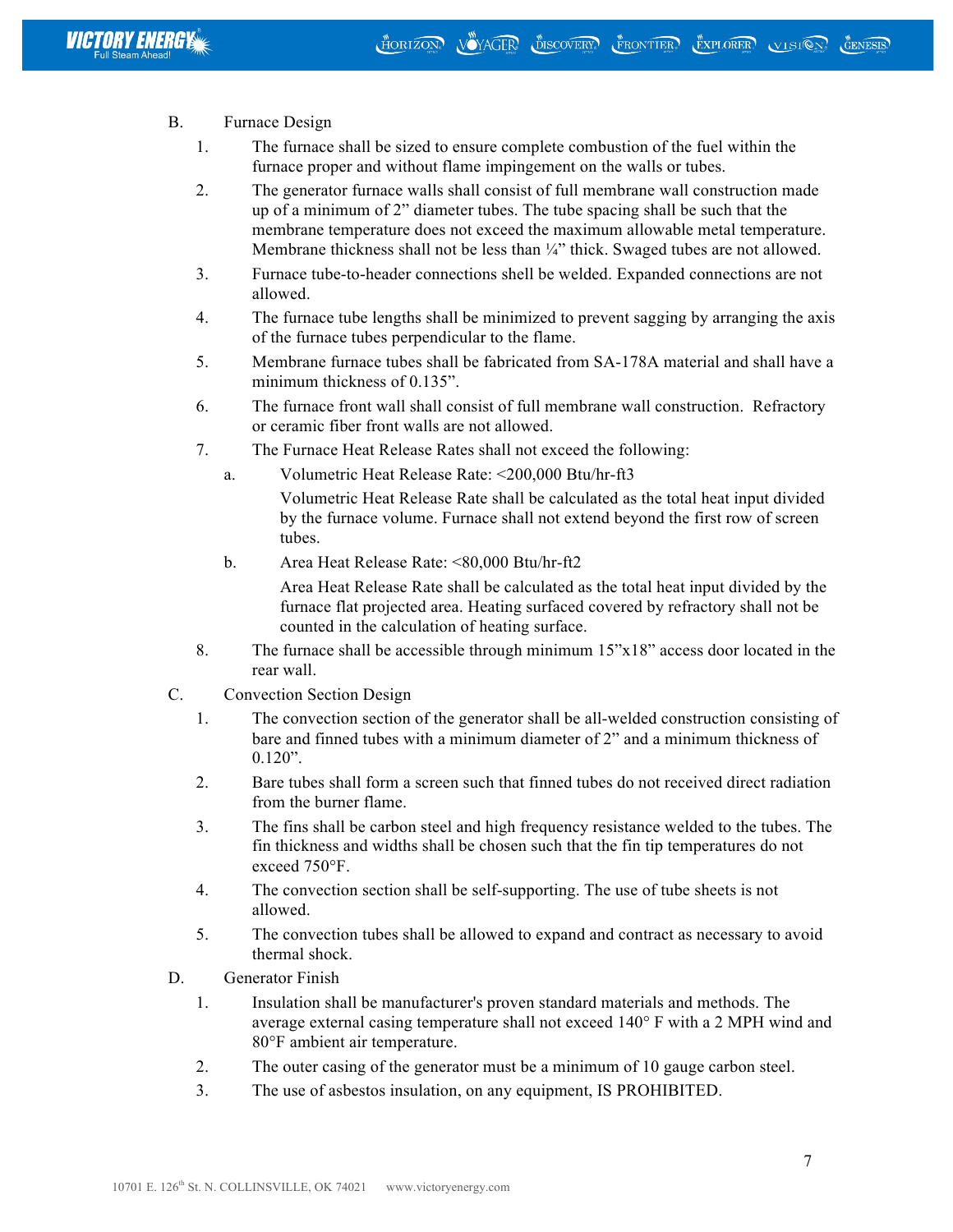

### **2.03 PERFORMANCE REQUIREMENTS**

A. HTHW Performance Data

#### **NATURAL GAS NO. 2 OIL**

Heat Output, MMBtu/hr

Water Flow Rate, lb/hr

Water Inlet Temperature, °F

Water Outlet Temperature, °F

Operating Pressure, psig

Maximum Water Pressure Drop, psi

Minimum Full Load Efficiency, %

NOx Emissions Requirements, lb/MMBtu

CO Emissions Requirements, lb/MMBtu

SO2 Emissions Requirements, lb/MMBtu

## **2.04 BURNER**

- A. Burner type shall be forced draft, low NOx arranged for automatic **natural gas and steam atomized No. 2 fuel oil firing**.
	- 1. The burner shall be compatible with the HTHW generator and furnace volume and dimensions.
	- 2. The burner shall have a clear glass front door—with a minimum diameter of 12" for ease of viewing flame.
		- a. Material: Carbon Steel
		- b. Side thickness: 0.25 in
		- c. Front plate: 0.25 in
	- 3. Gas Burner Construction
		- a. The burner shall not be a gas spud type to reduce maintenance.
		- b. The burner shall be spark-ignited without the need for a stand-alone ignitor.
		- c. The burner shall meet the OSHA minimum door width for accessing oil equipment and future maintenance.
		- (a) Gas burner trim as follows:
			- (1) Two (2) safety shut off valves with SPDT switches, cast iron body similar to Maxon or approved equal.
			- (2) Vent valve with aluminum body similar to ASCO or approved equal.
			- (3) Manual shut off valve with semi-steel flange similar to Homestead or approved equal.
			- (4) Gas flow control valve with positioner and electrically interruptible pilot similar to Fisher or approved equal.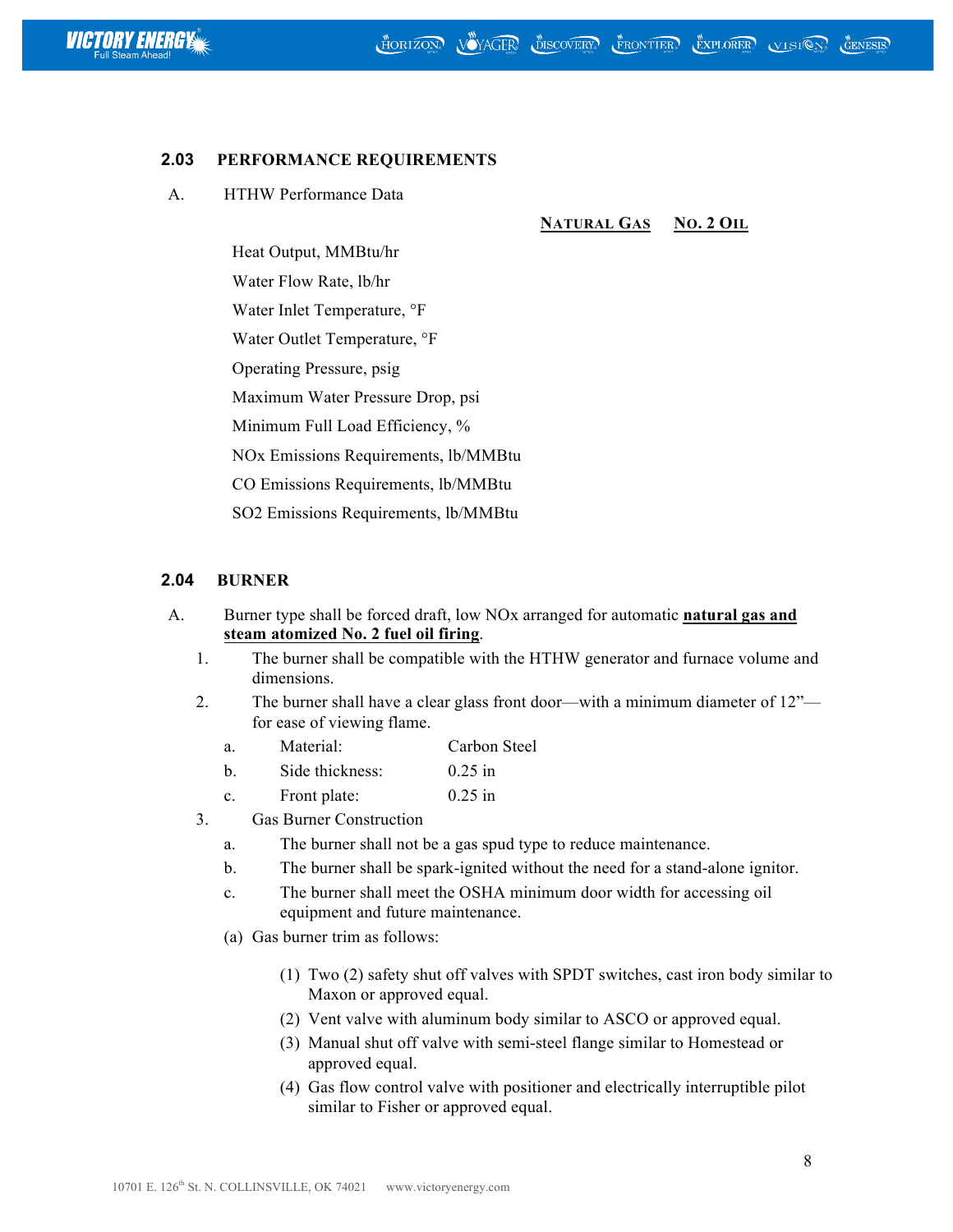

- (5) Main gas flow controls valve will be fail closed with Class VI shutoff.
- (6) Ignition gas pressure regulator with aluminum body.
- (7) Ignition gas safety shut off valves, two (2) with brass bodies and vent connection (except when propane fuel is used).
- (8) Ignition transformer (10,000 Volts), 120/6000 V similar to Dongan or approved equal.
- (b) Oil burner trim as follows:
	- (1) Gun internal mixing with air atomization. Piping arrangement shall be cross connected to permit air purging through oil passages of gun for removal without leaking or dripping of oil.
	- (2) Oil burner shall have integral oil hose and steam hose and shall come with a vise/wrench set for nozzle removal.
	- (3) Furnish one spare atomizing oil burner gun per HTHW generator.
	- (4) Atomizing media and fuel oil train shall be factory assembled and mounted and shall include a safety shut off valve similar to Maxon or approved equal.
	- (5) Fuel flow shall be controlled through a flow control valve with positioner similar to Fisher or approved equal. Valve shall have a mechanical stop and normally closed action. Valve shall fail in closed position.

### **2.05 PERFORMANCE GUARANTEE**

- A. The modulating firing range of the burner on natural gas fuel shall be not less than 10 to 1. and that the modulating firing range of the burner on #2 oil fuel shall be not less than 6 to 1.
- B. When the installation is completed, a performance test shall be conducted. The burner and combustion controls shall be put into operation under the supervision of the manufacturer's representative. Submit to the Engineer a detailed written record of the startup performance, including NOx emissions, gas burner pressure, windbox air pressure, furnace pressure, gas supply pressure, gas flow, percent oxygen, stack temperature, atomizing media pressure, oil flow, and oil pressure.

### **2.06 FORCED DRAFT FAN**

- A. General Design
	- 1. Fans shall be designed and constructed to operate satisfactorily at all specified operating conditions (included in the project data sheets), maximum continuous speed, and to the trip speed setting of the driver, if applicable.
	- 2. Fan blade design shall be of the backward inclined airfoil type and impellers shall be single width, single inlet wherever capacity permits.
	- 3. Fan shall be either Arrangement No. 3 or Arrangement No. 7 with fan directly coupled to electric motor. Fan arrangements with overhung impellers will not be accepted.
	- 4. If required, the fan assembly shall include silencers, and/or acoustic treatment necessary to meet the sound levels specified in the project data sheets.
	- 5. The inlet box silencer shall be provided with an air measurement sensing element.
	- 6. All equipment shall be designed to permit rapid and economical maintenance.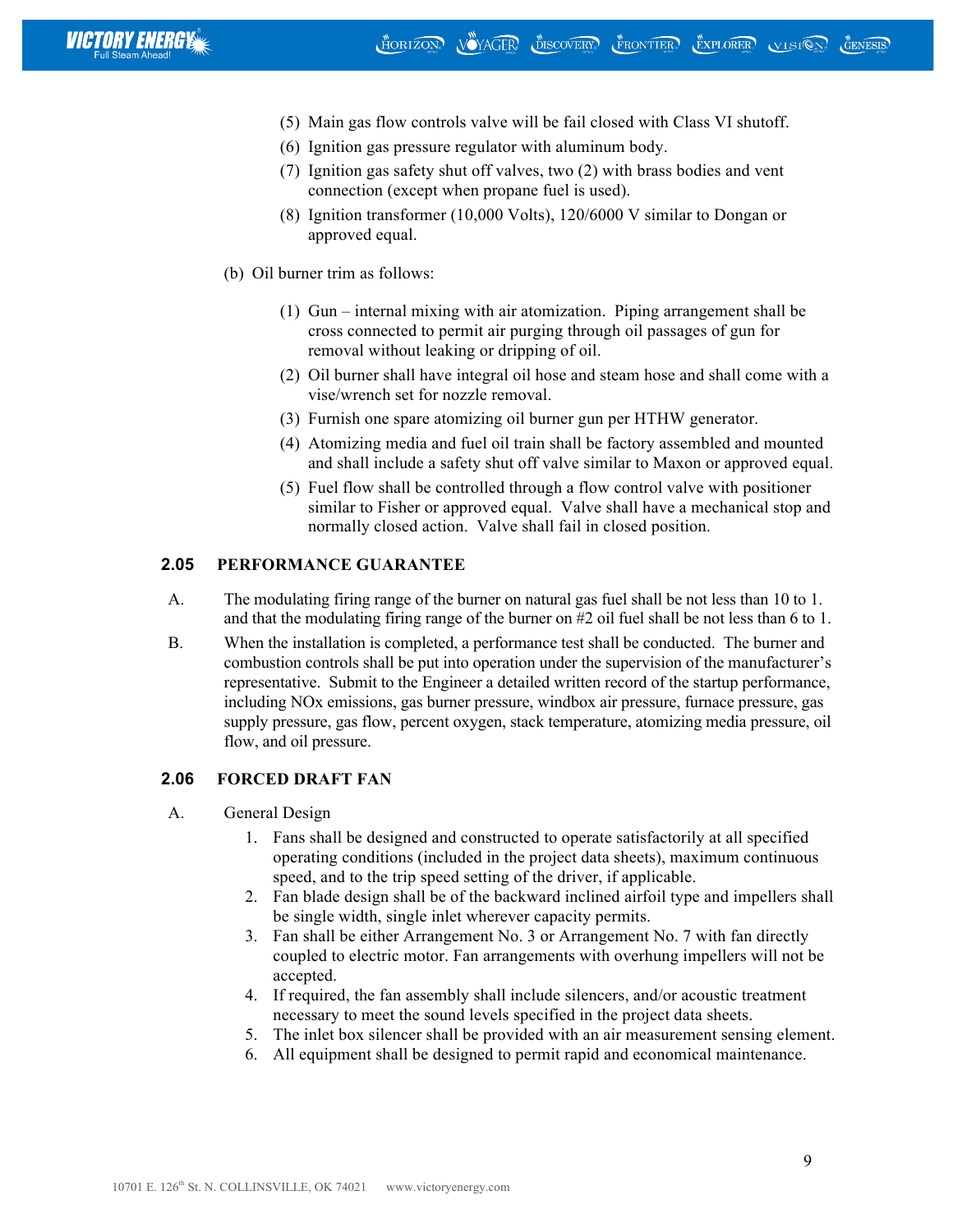- 7. Design static pressure shall be a minimum of 110 percent of the required volume pressure at MCR. Design volume shall be a minimum of 121 percent of the required static at MCR.
- 8. A Variable Frequency Drive (VFD) shall be supplied in a stand-alone NEMA-4 enclosure to control the speed of the FD fan motor.
- 9. The fan shall be supplied with a premium efficiency inverter duty rated TEFC motor with a minimum 1.15 service factor. Provide the required VFD to operate the forced draft fan. Selection of motor shall be coordinated with the VFD supplier.
- B. Flue Gas Recirculation

Size the flue gas recirculation line as required to meet the specified emission requirements. Furnish and install a butterfly damper in the duct between the generator exhaust and the mixing box. The FGR duct shall be of carbon steel construction.

- C. HTHW Generator Accessories
	- 1. This section defines the accessories or trim items to be furnished with the generator. Include valves, fittings and accessories not identified below but required by code or recommended by generator manufacturer for convenient and efficient generator operation. Ship loose only as required to facilitate ease of transportation and rigging.
	- 2. Furnish safety valves in accordance with the ASME Boiler and Pressure Vessel Code. The set pressure selection of the safety relief valves shall take into consideration the maximum normal system pressurization and the generator circulating pump shutoff head, shall not create inefficient system operation and shall minimize the number of times the safety valves lift as a function of specified system characteristics.
	- 3. Furnish valves at each drain.
	- 4. Furnish vent valves at each vent.
	- 5. Furnish and install a minimum of one test well with cap as recommended.
	- 6. Outlet Damper
		- a. Installed at the HTHW generator exit or in the stack.
		- b. Carbon steel construction suitable for the flue gas temperature and pressure.
		- c. Furnish a pneumatic/mechanical actuator for modulating operation of the damper by the HTHW generator control system external to the damper enclosure.
	- 7. Fresh Air Damper
		- a. Installed at the fan inlet.
		- b. Construction suitable for open/close operation.
		- c. Furnish a pneumatic/mechanical actuator external to the damper enclosure for modulating operation of the damper by the HTHW generator control system.

# **2.07 CONTROL SYSTEM**

A. The Boiler Control System (BCS) is to be built upon a Fireye YB-110 Burner Management System (BMS) and an Allen-Bradley CompactLogix PLC processor for the Combustion Control System (CCS) together in one independent enclosure. The enclosure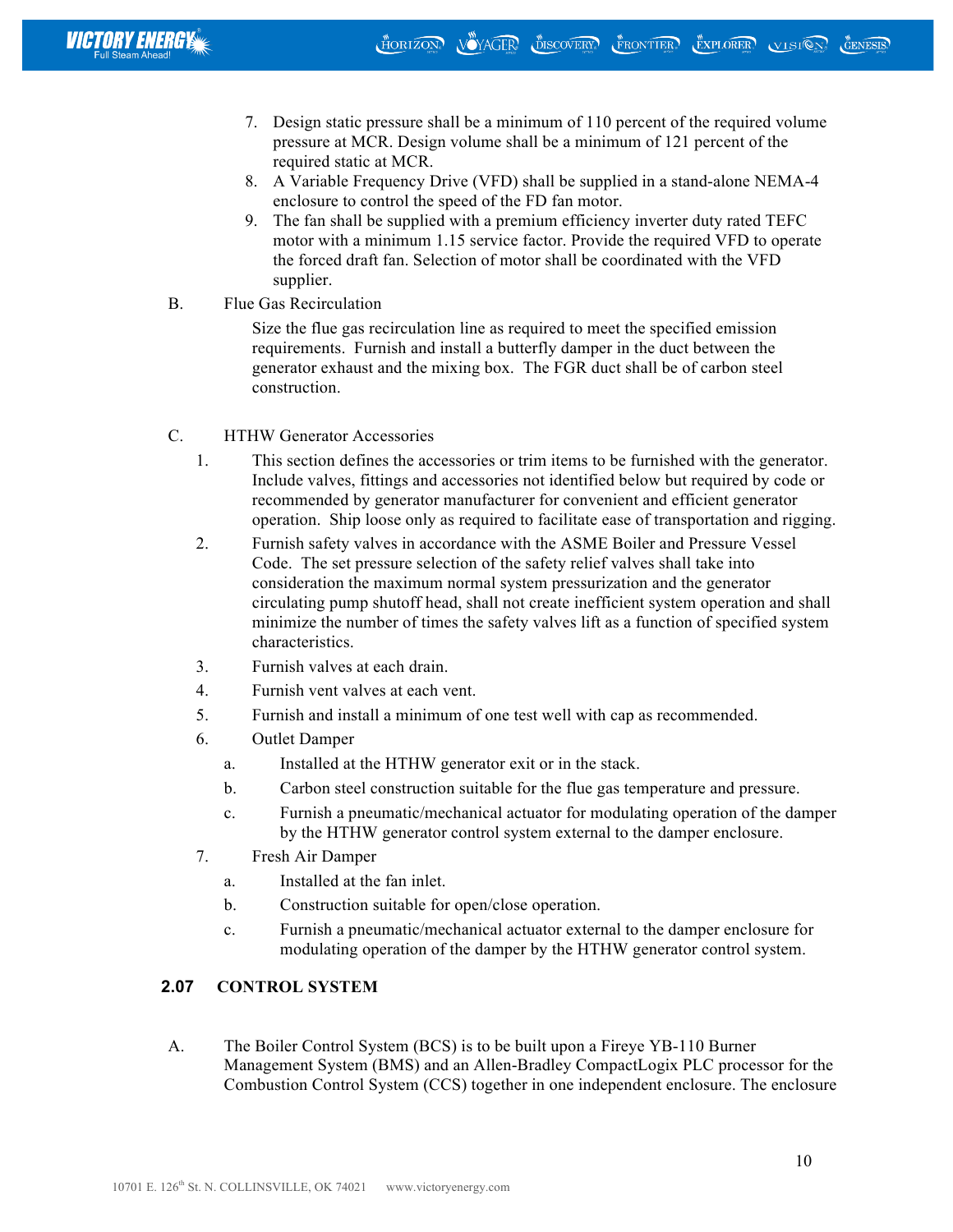shall have an integrated Human-Machine-Interface (HMI) and audible annunciators for alarms and trips.

- B. The HMI systems shall be built upon the Allen Bradley PanelView Plus 6 on local 15" Color industrial touchscreen monitors at each boiler, and on a remote desktop HMI in the control-room. The remote HMI shall have all the capabilities of each local HMI simultaneously for each of the generators. The HMI screen designs shall be efficient and operator-friendly.
- C. The enclosure shall be NEMA-4 and shall contain internal lighting and power receptacles for maintenance activities. All panels shall be pre-wired and tested and shall include testing protocol, test results, wiring diagrams and general-arrangement drawings.
- D. The Control Systems shall be engineered, manufactured, and factory tested and shall meet or exceed the requirements of NFPA-87.
- E. The following electrical components shall be used:
	- 1. Allen Bradley 15" Color Industrial Touchscreen Interface
	- 2. Allen Bradley CompactLogix family of Processors and I/O Modules
	- 3. Allen Bradley Control Relays or equal brand under Rockwell
	- 4. Allen Bradley Terminal Systems or equal brand under Rockwell

# **2.08 BURNER MANAGEMENT SYSTEMS**

- A. The Burner Management Systems (BMS) shall be engineered, manufactured and factory tested and shall meet or exceed the requirements of NFPA-87.
- B. The BMS shall provide First Out Indication, giving troubleshooting information to operators and technicians.
- C. All system I/O shall be fused and shall be able to be monitored on the HMI. HMI indication shall include, but not be limited to the following:

| Low Gas Pressure                             | Low Combustion Air Flow         |
|----------------------------------------------|---------------------------------|
| <b>High Gas Pressure</b>                     | FD Fan Motor Interlock          |
| Main Gas Shutoff Valves Closure              | Low Water Flow                  |
| <b>Gas Flow Control Valve Start Position</b> | Low Instrument Air Pressure     |
| Low Oil Pressure                             | Critical Input Failure          |
| High Oil Pressure                            | Critical Output Failure         |
| Main Oil Shutoff Valves Closure              | Loss of Start Limits            |
| Oil Flow Control Valve Start Position        | Low Fire Release                |
| Low Atomizing Media Supply                   | High Water Temperature          |
| Low Atomizing Media Flow                     | <b>Excess Water Temperature</b> |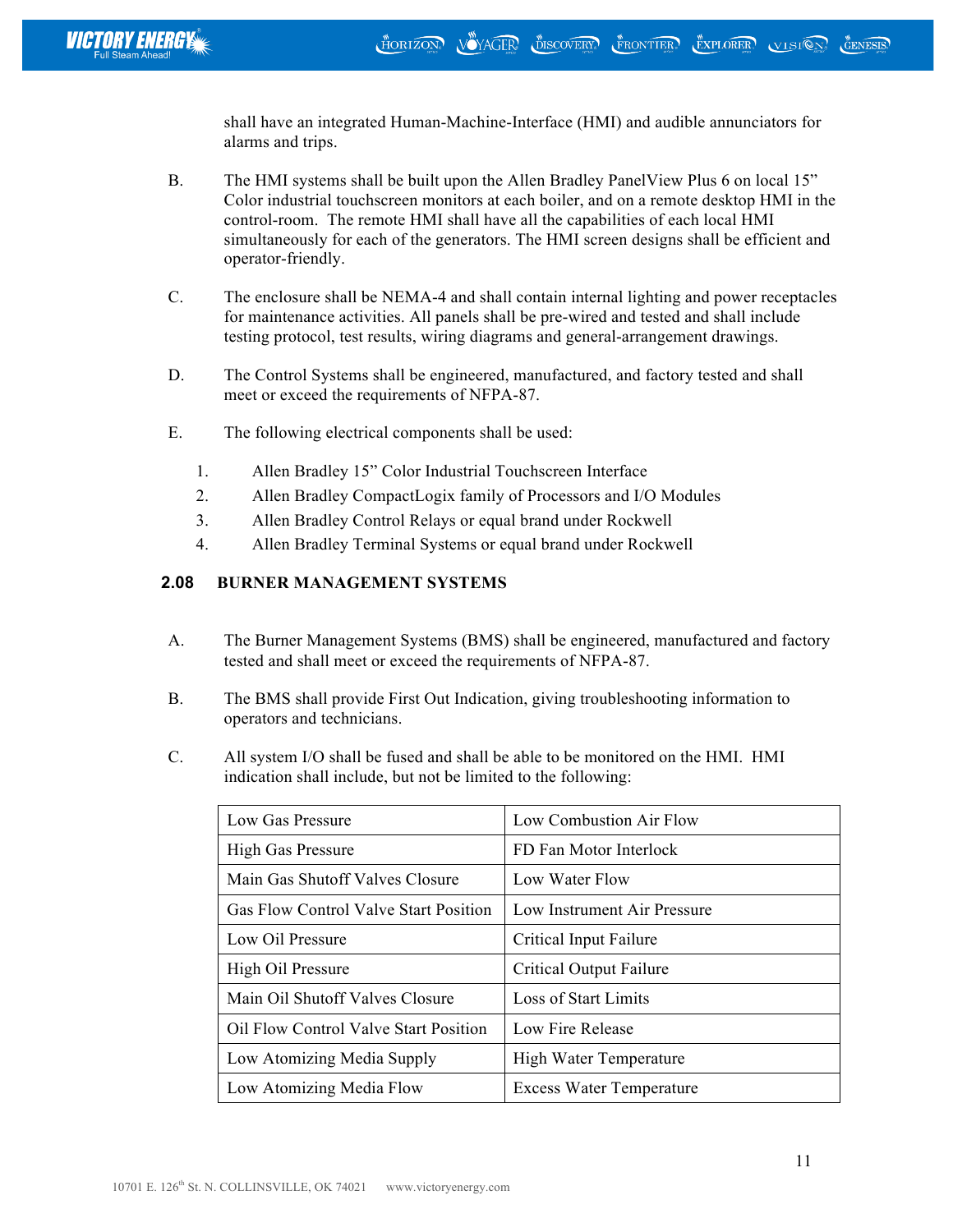| <b>Select Fuel</b>                       | Pilot & Main Light-off Timing |
|------------------------------------------|-------------------------------|
| Fuel Changeover                          | <b>Flame Detector Relays</b>  |
| Purge Air Flow                           | Pilot Flame Failure           |
| Purge Timing                             | Main Flame Light-off Failure  |
| Purge Timeout                            | Main Flame Failure            |
| <b>Combustion Air Actuator Positions</b> | VFD                           |

- D. The Fireye system shall direct all of the BMS functions required for automatic start up, shutdown, and on-line supervision of the combustion process. Logic implemented in the BMS shall include:
	- 1. Permissive supervision
	- 2. Furnace purge
	- 3. Master fuel trip
	- 4. Ignition fuel valve management
	- 5. Main fuel valve management
	- 6. Interlock supervision
	- 7. Shutdown
	- 8. Post-purge
	- 9. Critical I/O testing
	- 10. Watchdog timer handshaking.
- E. The BMS shall include the following safety and reliability features:
	- 1. Master Fuel Trip Relay circuitry
	- 2. Independent Watchdog Timer monitoring of PLC health
	- 3. Critical Input and Critical Output testing
	- 4. Protection from on-line editing and forced I/O
	- 5. Fused inputs and outputs
	- 6. Interposing Isolation Relays on all outputs
	- 7. "First Out" reporting of all Trip conditions
	- 8. Ethernet Communications with Plant SCADA systems

## **2.09 COMBUSTION CONTROL SYSTEMS**

A. The combustion control system (CCS) shall be built upon the Allen-Bradley CompactLogix controller using function-block programming. The system shall be fullymetered and cross-limited with excess oxygen trim.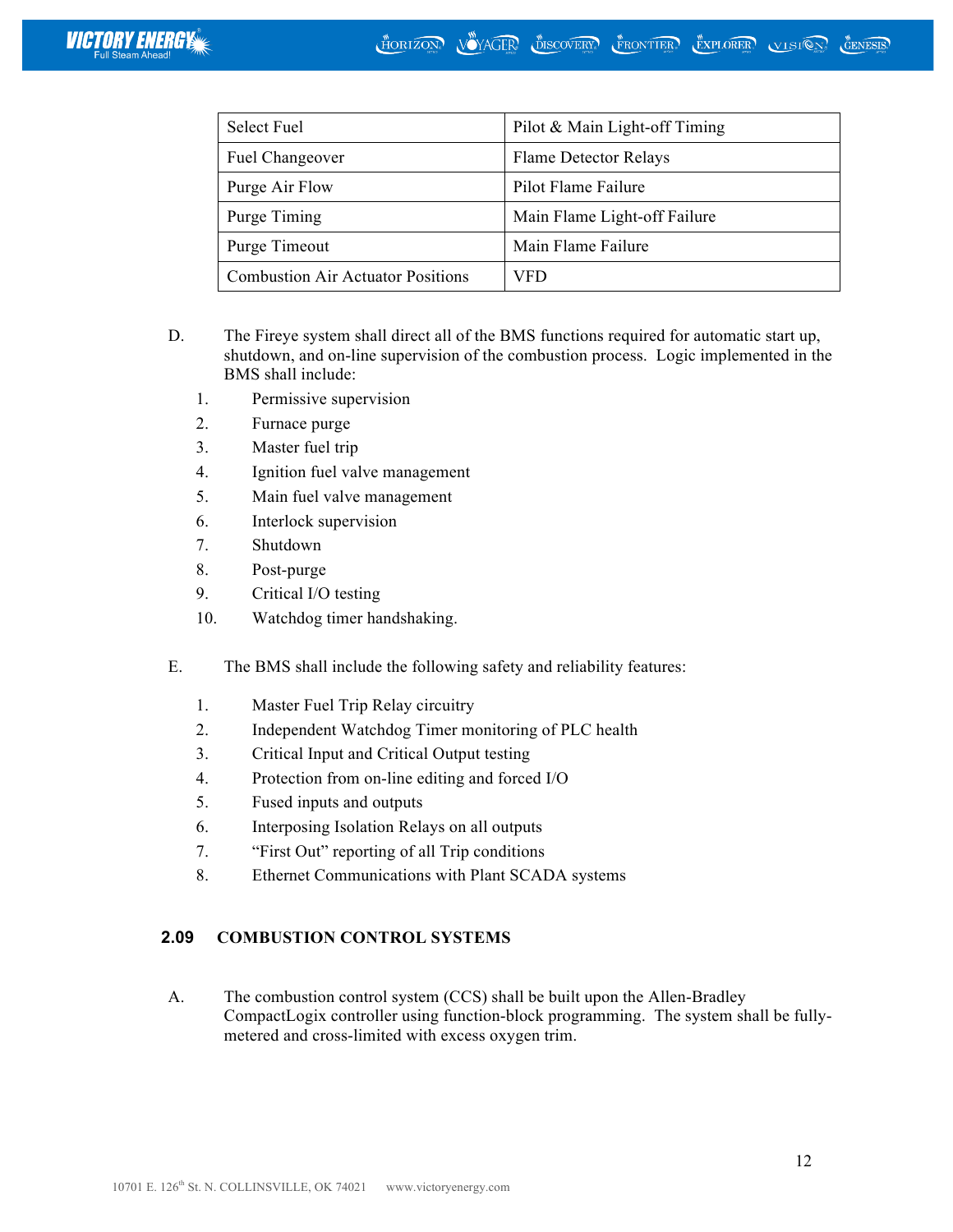- 1. Fully Metered Characterized inputs for Fuel Flow and Air Flow shall provide accurate air-to-fuel ratios and precise firing control.
- 2. Cross Limited Air shall lead fuel on load increases; fuel shall lead air on load reductions. Air or Fuel Flow upsets override load demand to maintain safe air-to-fuel ratios.
- 3. Excess Oxygen Trim Continuous monitoring of stack oxygen and active PID control maintain characterized oxygen levels for increased efficiency and reduced emissions.
- 4. Draft Control
- 5. Plant Master / Boiler Master Independent Boiler Master for manual, automatic or biased Lead / Lag operation from a Plant Master. Plant Master Control shall be able to be enabled from any of the boiler control panels.
- B. All points of I/O shall be available to be read by the Plant's SCADA system through a manufacturer-provided fast-Ethernet switch to the Allen-Bradley / Rockwell Automation Ethernet/IP network.
- C. Furnish and install transmitters, valve manifolds, orifice plates, RTD's, thermowells, etc. for:

| <b>Combustion Air Flow</b> | Generator Flue Gas Outlet Temperature |
|----------------------------|---------------------------------------|
| Fuel Gas Flow              | Water Supply Temperature              |
| Fuel Oil Flow              | Water Return Temperature              |
| Draft Pressure             | Water Flow                            |
| Flue Gas Oxygen            | <b>Furnace Pressure</b>               |
| VFD Speed                  |                                       |

- D. Typical instrument transmitters shall be Rosemount or equal
- E. Flow meters will be Rosemount 1595 conditioning orifices or equal
- F. Pressure and Temperature measurement gauges shall be Ashcroft or equal

# **2.10 HUMAN-MACHINE-INTERFACES (HMI)**

- A. The HMI system shall be built upon the Allen Bradley PanelView Plus 6 application on a 15" Color industrial touchscreen monitor local to each boiler. The HMI screen designs shall be efficient and operator-friendly.
- B. Critical actions shall be initiated by a two-step process to avoid problems created by accidental touchscreen inputs. Help screens shall provide detailed information for each operator screen, a safe place to clean the touchscreen, and technician's access to PLC and communication status information.
- C. Provide real-time trending and historical-trending.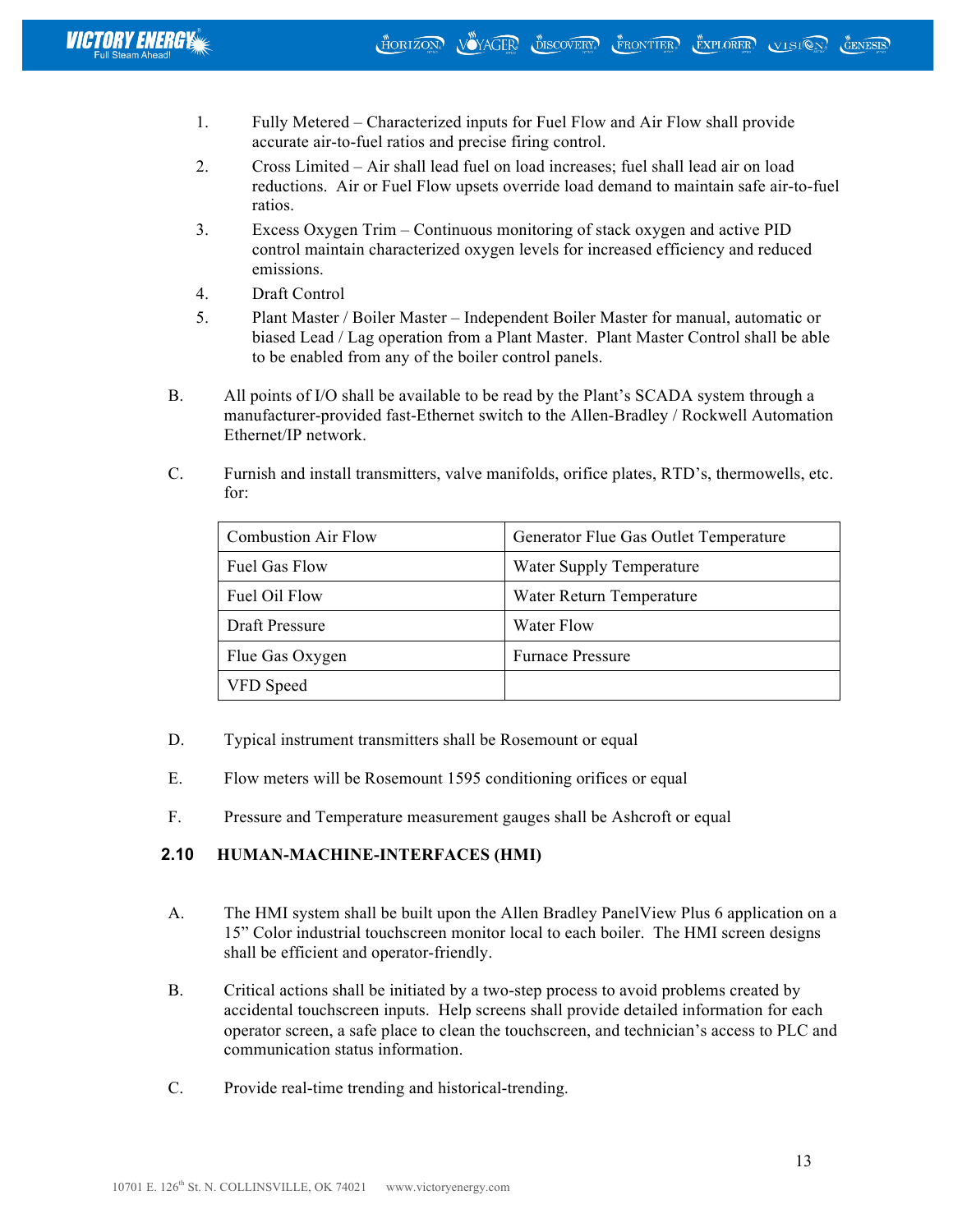

- D. Critical touchscreen objects shall appear in the same location from screen to screen. Screens and information shall follow natural and intuitive sequences, and shall include such information as:
	- 1. Main Menu
	- 2. Established Limits
	- 3. Simplified Light-off Sequencing
	- 4. Process Overview
	- 5. Boiler / Burner Control
	- 6. Totalizers
	- 7. Real-Time Trending
	- 8. Historical Trending
	- 9. Shutdown
	- 10. Alarm Management
	- 11. Alarm History (including First Out Trip Annunciation and time-stamps)
	- 12. Tuning

## **2.11 SPARE PARTS**

- A. GENERAL
	- 1. Furnish spare parts and consumables identified on the Spare Parts List contained in this Section.
	- 2. Spare parts shall be identical to the parts actually furnished on the equipment.
	- 3. All spare parts shipments shall be delivered in properly and clearly labeled containers. Each container label shall be indelibly marked with complete descriptive information including part name and number and equipment for which the part is to be used.
	- 4. Deliver all required spare parts for each piece of equipment prior to the start-up of that piece of equipment.
	- 5. The inventory listing shall identify each spare part as follows:
		- a. Equipment name or description; i.e., forced draft blower motor, VFD, etc.
		- b. Schedule Tag Number
		- c. Spare Part Name (impeller, wearing ring, relay, gauge, float assembly, etc.)
		- d. Quantity

## B. PRODUCTS

1. General

Provide spare parts as indicated in the Spare Parts list which follows.

2. Spare Parts List:

Component Quantity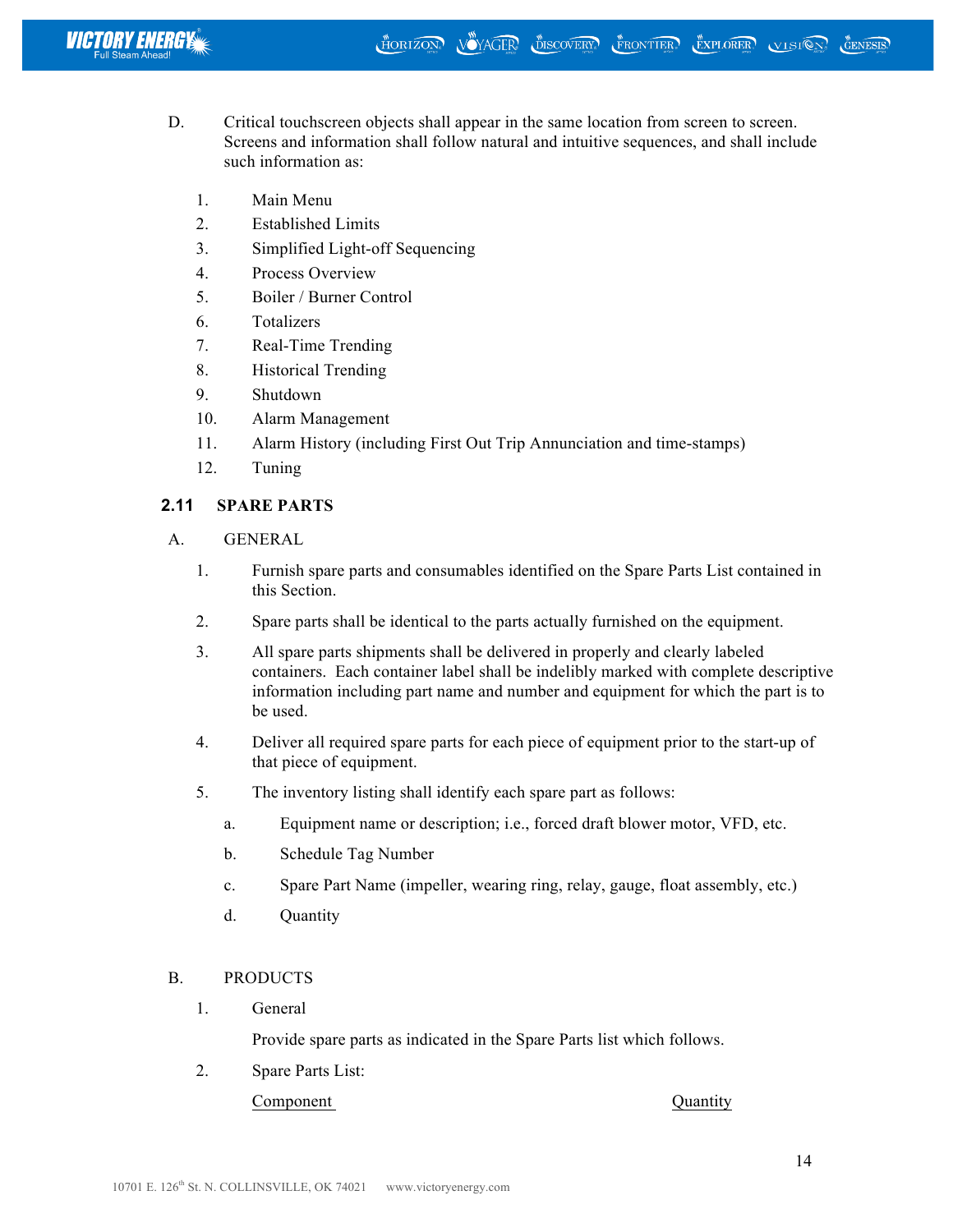

| Pilot Electrode (complete assembly)            | 2      |
|------------------------------------------------|--------|
| Ignition Transformer                           | 1      |
| Flame Scanner (complete assembly)              | 1      |
| Instrument switches (critical components only) | 1      |
| Fuses (all sizes)                              | 1 set  |
| Burner Management Controller (Flame scanner    |        |
| with accessory boards and enunciator)          | 1      |
| <b>HTHW</b> generator Gaskets                  | 2 sets |
| Fuel Oil Pump Gaskets                          | 2 sets |
| Oil Burner Gun/Atomizer (complete assembly)    | 1      |
| Oil Atomizer Nozzles, each type and size       | 1 set  |
| Pressure and Temperature Gauges                | 1 set  |

# **PART 3. EXECUTION**

## **3.01 FACTORY TESTS**

- A. Vendor shall perform and document factory testing to meet ASME Code requirements and their submitted quality control plans. At a minimum, testing shall include the following:
	- 1. Non-Destructive Examination (NDE) of HTHW pressure parts shall be carried out in accordance with the requirements of Section I of the ASME Code.
	- 2. The HTHW shall be hydrostatically tested in accordance with ASME Section I.
	- 3. The HTHW and setting shall be factory-tested for gas tightness.
- B. Documentation to the Engineer
	- 1. For the HTHW generator, supply the Engineer with legible hard copies and one electronic copy of:
		- (1) Manufacturer's ASME Data Report P-3
		- (2) Manufacturer's partial ASME Data Report P-4
		- (3) Manufacturer's data report for fabricated piping
		- (4) All material certifications
		- (5) Welding procedure specification
		- (6) Welding procedure qualification records
		- (7) Welding procedure qualifications record of testing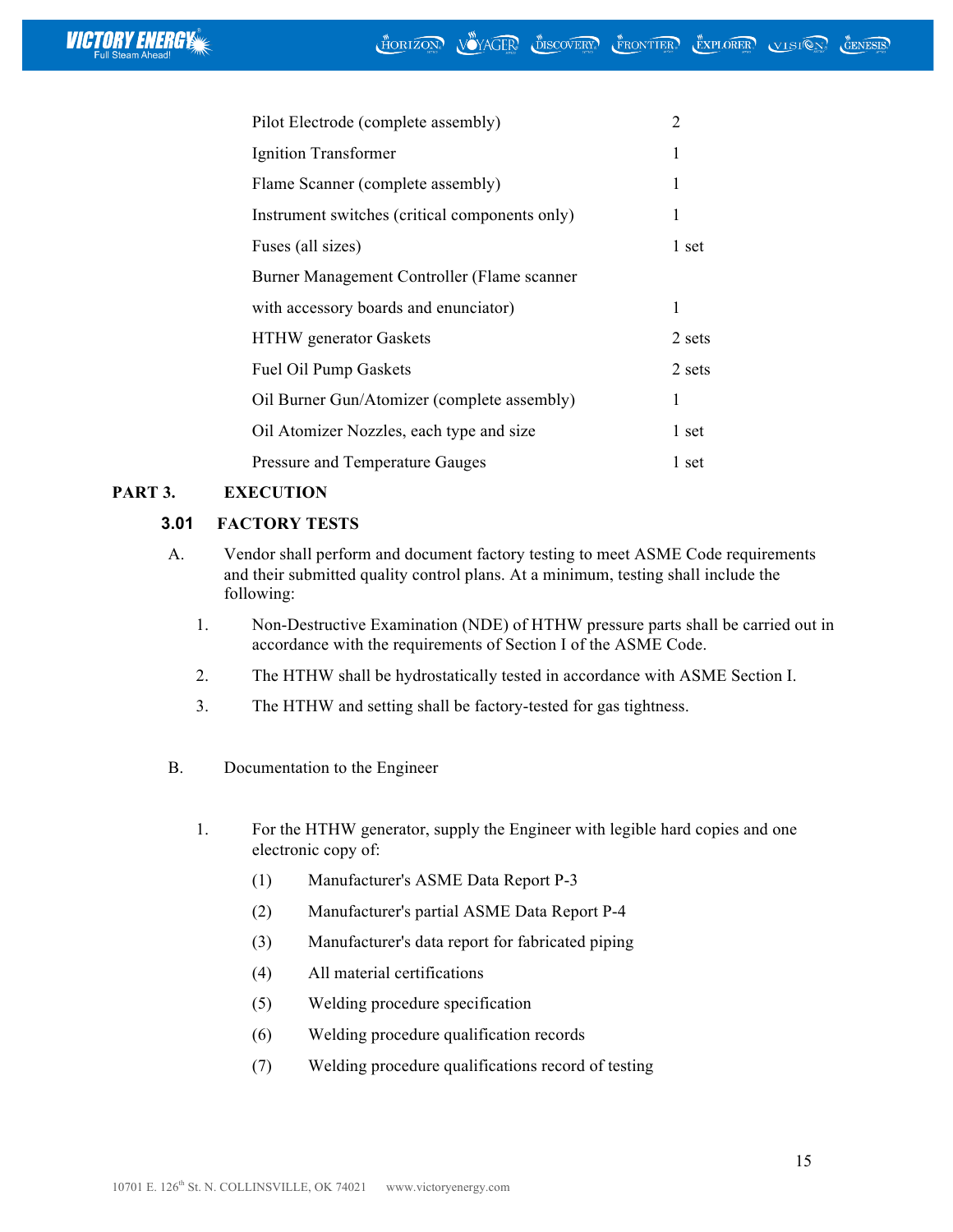

## **3.02 PAINTING**

- A. All exposed, non-galvanized carbon steel surfaces of the HTHW and casing shall be painted.
	- 1. Surface shall be prepared per SSPC SP-3
	- 2. Primer Coat: One (1) Coat of Capitol Capcoat Universal Quick Dry Paint 2446 Gray Primer, 1.6 - 3 Mils DFT (Dry Film Thickness).
	- 3. Finish Coat: One (1) Coat Required. Devthane 379. T135 Victory Blue, 2 to 3 Mils DFT.
	- 4. Total 3.6 6 Mils DFT
- B. The use of lead containing paint is prohibited.
- C. All name plates and warning plates are to be suitably protected by taping or other means before painting.
- D. All temporary supports, bracing, lifting lugs are to be identified with yellow paint markings.

### **3.03 SHIPPING PREPARATION**

- A. Products susceptible to corrosion must be packaged in a dry non-corrosive environment or adequately protected prior to shipment.
- B. Flanges and threaded connections shall be coated with a rust preventative.
- C. Exposed machined surfaces shall be coated as needed to prevent oxidation and corrosion.
- D. Lifting and support points shall be clearly identified.
- E. Any temporary bracing installed for shipment shall be painted yellow.
- F. Packages shall be clearly identified with item and serial numbers, purchase order numbers and item descriptions. Identifying tags shall be corrosion and weather resistant.

### **3.04 CONSTRUCTION**

- A. Equipment Field Services
	- 1. A manufacturer's representative should be present on-site to assist the contractor during the installation, equipment clean-up, start-up, and testing of all specified equipment. The representative shall inspect, check, inform, and advise the Contractor during all phases of equipment installation, cleaning, and testing.

### **3.05 MANUFACTURER'S FIELD SERVICES**

- A. Arrange for factory-trained technicians to start-up and service the equipment.
	- 1. Arrange for all field service to be supported by a fully-qualified field service representative and burner manufacturer's representative. The field service department and the burner manufacturer's representative shall be trained for the equipment supplied under this specification.
- B. Arrange for the manufacturer to furnish qualified technical personnel to supervise and assist the Contractor during generator unloading, rigging, installation, construction, cleaning, commissioning, start-up, testing and training. The manufacturer shall allocate twenty (20) man days over two separate site visits. Expenses shall be included.

### **3.06 TRAINING**